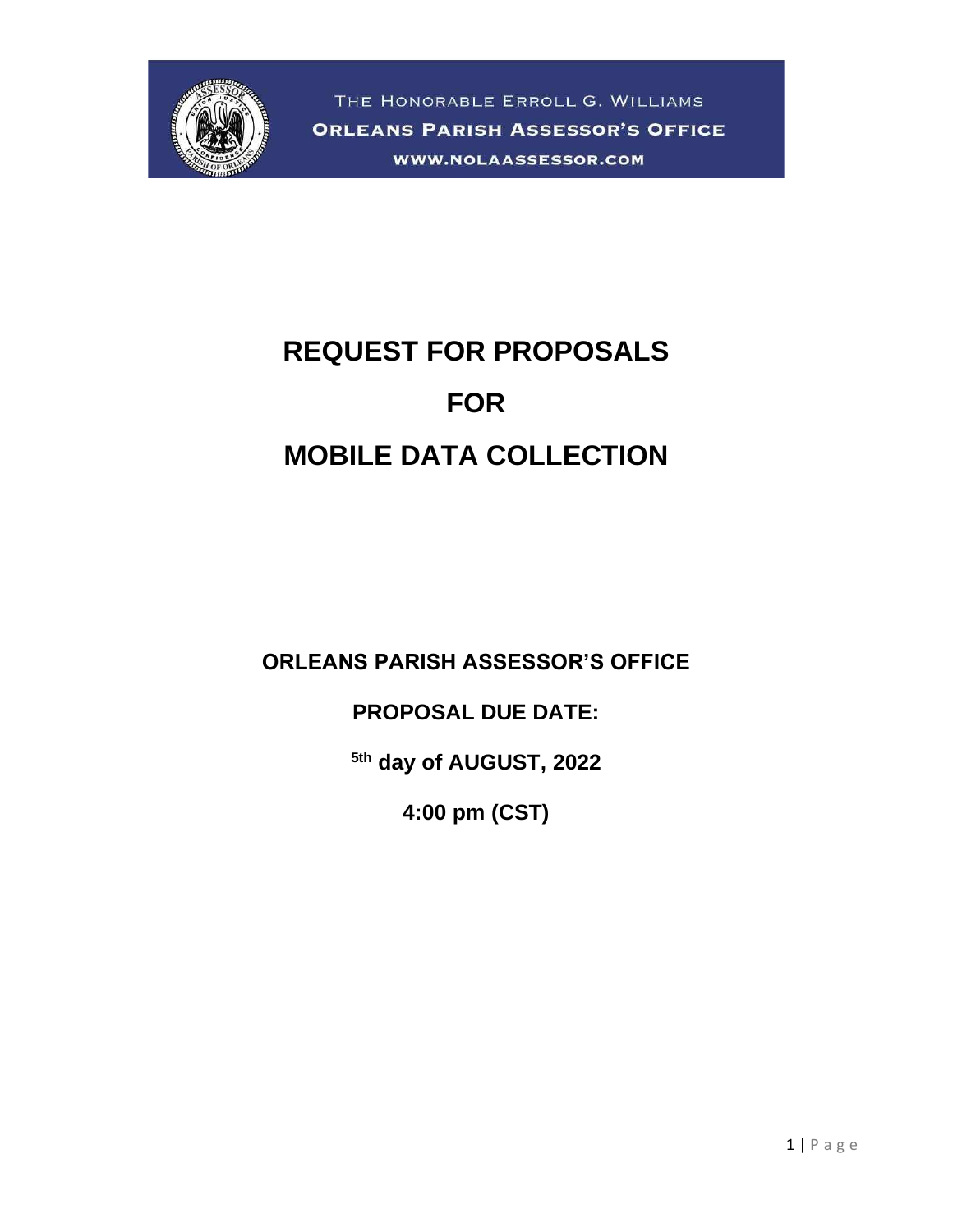# **Table of Contents**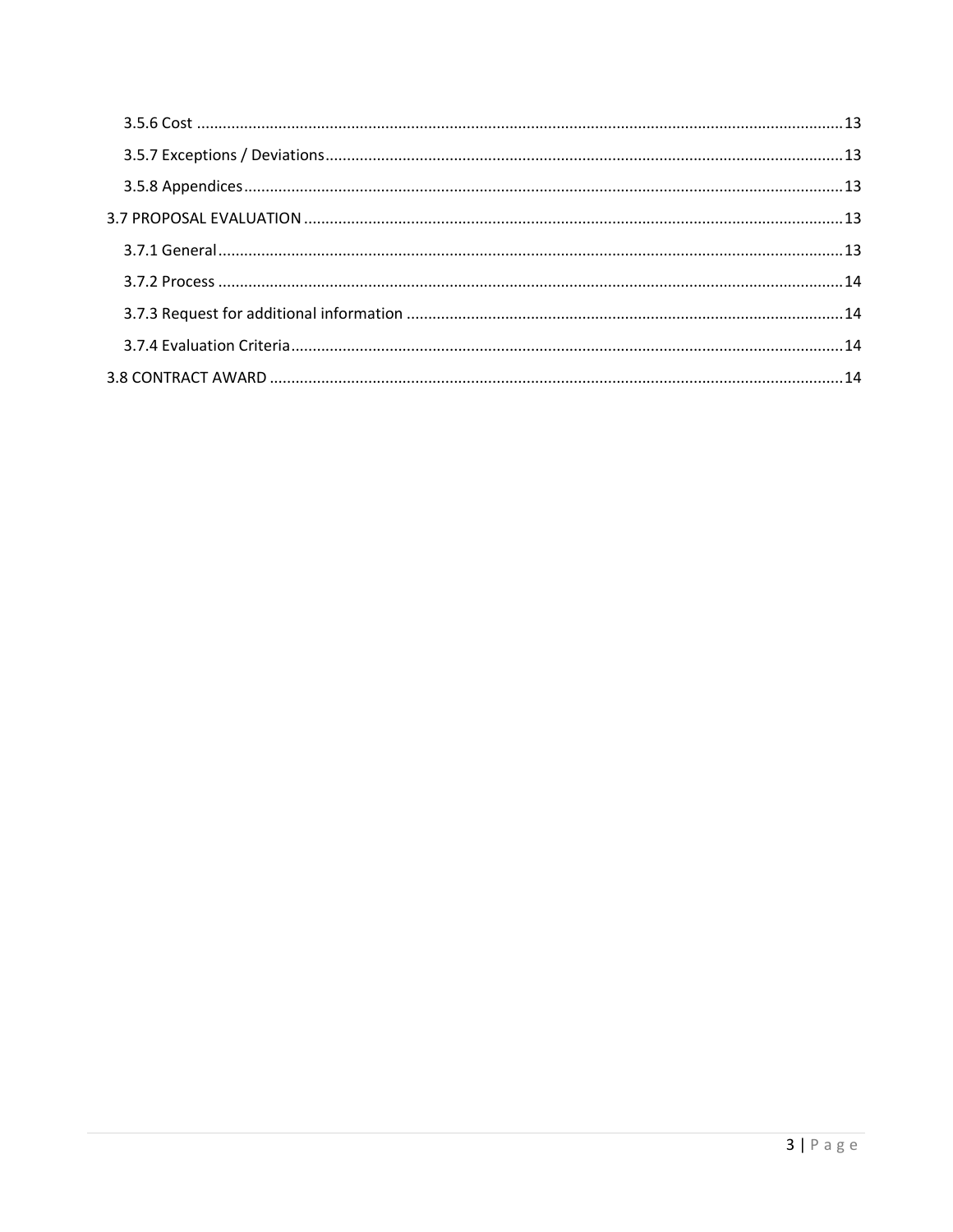# <span id="page-3-0"></span>**SECTION 1: PROPOSED REQUEST FOR PROPOSALS (RFP) SCHEDULE**

# **MOBILE DATA COLLECTION SYSTEM ("System")**

- **24 June 2022** Requests for Proposals (RFP) distributed and posted at: http:// [www.nolaassessor.com](http://www.nolaassessor.com/)
- **08 July 2022** Deadline for Notice of Intent and written questions on RFP Notice of Intent and written questions should be directed to: Marina M. Kahn 1300 Perdido St, Room 4E01 New Orleans, LA 70112 Email: mmkahn@orleansassessors.com
- **15 July 2022** Answers to written questions posted on Orleans Parish Assessor's Office website: http:// www.nolaassessor.com.

**05 August 2022** Deadline for proposals Two (2) original hardcopies or One (1) electronic copy to: Marina M. Kahn 1300 Perdido St, Room 4E01 New Orleans, LA 70112 Email: mmkahn@orleansassessors.com

#### **Tentative Schedule:**

- **12 August 2022** Evaluation of Proposals
- **19 August 2022** Start Interviews with Top Proposals, if Orleans Parish Assessor's Office deems necessary
- **26 August 2022** Select Contractor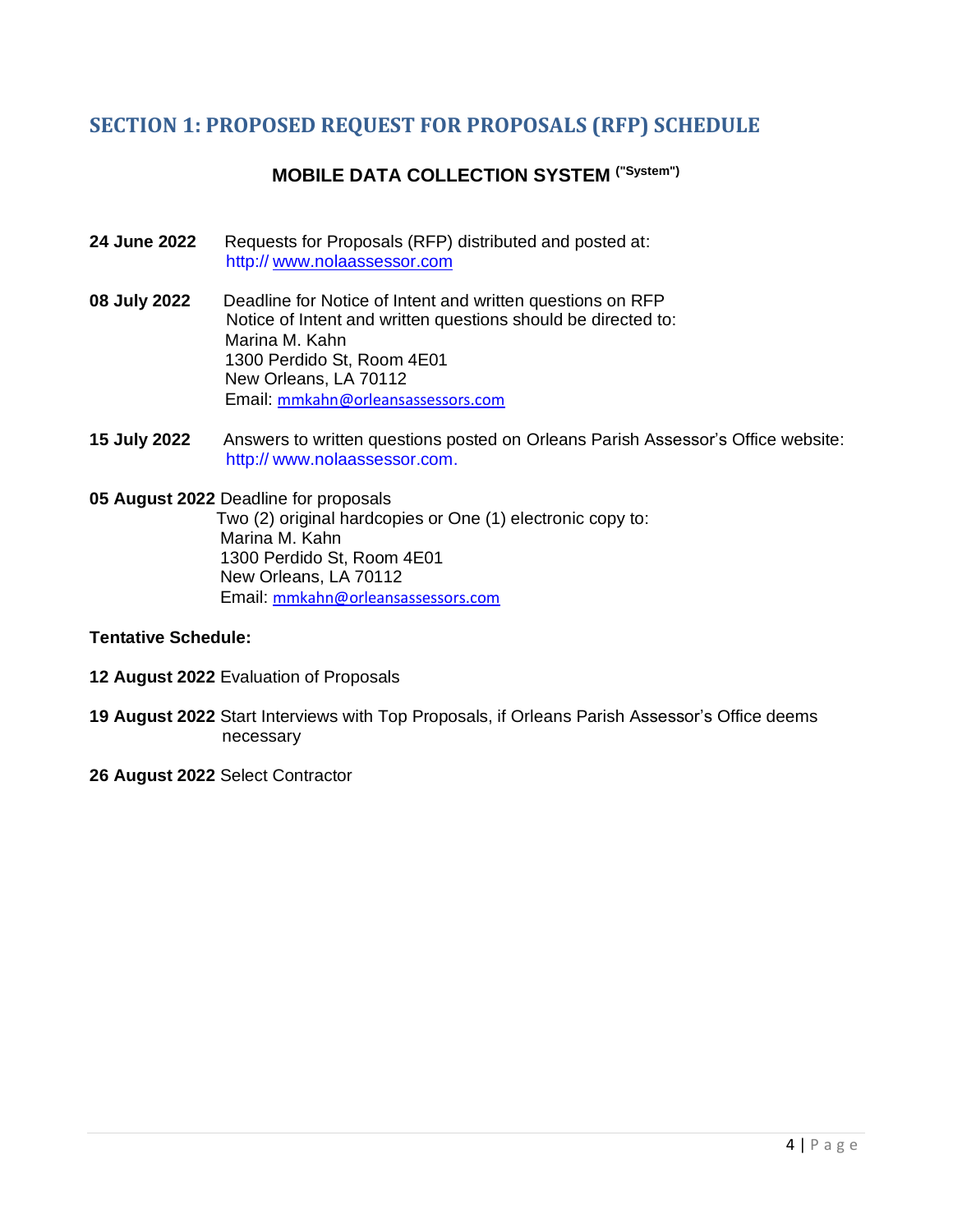# <span id="page-4-0"></span>**SECTION 2: DESCRIPTION/SPECIFICATIONS/WORK STATEMENT**

# <span id="page-4-1"></span>**2.1 PURPOSE**

The purpose of this Request for Proposals (RFP) is to procure the professional services of a mobile application developer to implement a current off the shelf (COTS) application/system for the mobile data collection and maintenance of real property accounts, with keyless data entry back into the source file (e.g., the computer assisted mass appraisal system, *CAMA*). Currently appraisers conduct these data collection and maintenance processes on paper, with manual data entry into CAMA, or other systems. The proposed System will replace that method, resulting in a more efficient, accurate, and timely data collection solution.

## <span id="page-4-2"></span>**2.2 BACKGROUND**

*The mission of ORLEANS PARISH ASSESSOR'S OFFICE is to achieve fair and equitable values among all classes of property by maintaining the highest standards in mass appraisal practices and maintaining accurate and complete property records. We are guided by the goals of providing quality service to the public, developing high-performance employees through continuing education and training, and by efficiently managing ORLEANS PARISH ASSESSOR'S OFFICE growth through the use of technological tools which expedite the workflow and dissemination of information to the staff, taxing entities and the public. We are dedicated to serving the citizens of this community.*

*In pursuit of the above mission, we are ready to expand our use of technological tools to provide for the discovery and valuation of 175,665 parcels to be reviewed by 26 field appraisers managed by 6 review appraisers and/or supervisors.*

## <span id="page-4-3"></span>**2.3 SCOPE OF WORK**

ORLEANS PARISH ASSESSOR'S OFFICE is looking for a Mobile Data Collection Solution that can import/update data directly into its CAMA System, includes a sketching solution compatible with our current format resulting in no data loss; and further, provide the functionality as described in the minimally desired features and specifications which follows. The successful vendor must be capable of a January 2023 go-live date, or within 14 weeks, whichever is later.

Orleans parish assessor's office will contract with a single firm to provide the services described herein. Proposals shall fully address the scope of work below and include a description of all deliverables and activities.

Orleans parish assessor's office expects to award a contract soon after August 26, 2022 (contractor selection), and to have the proposed solution fully tested and live prior to January 1, 2023. It is anticipated the contract will include services to implement and test a wireless mobile application/system to collect real property data (to handle approximately 175,000 accounts and at least 26 mobile field appraisers), replacing the current paper form process; and replacing the manual data entry process. The contract may also include options to renew the contract for additional periods of time, or for additional related services.

The goal of the mobile application is to build efficiency and accuracy into the process of collecting, entering, analyzing and disseminating real property data and statistics. The application can be built in an iOS, Android, or Windows environment (or preferably cross compatible).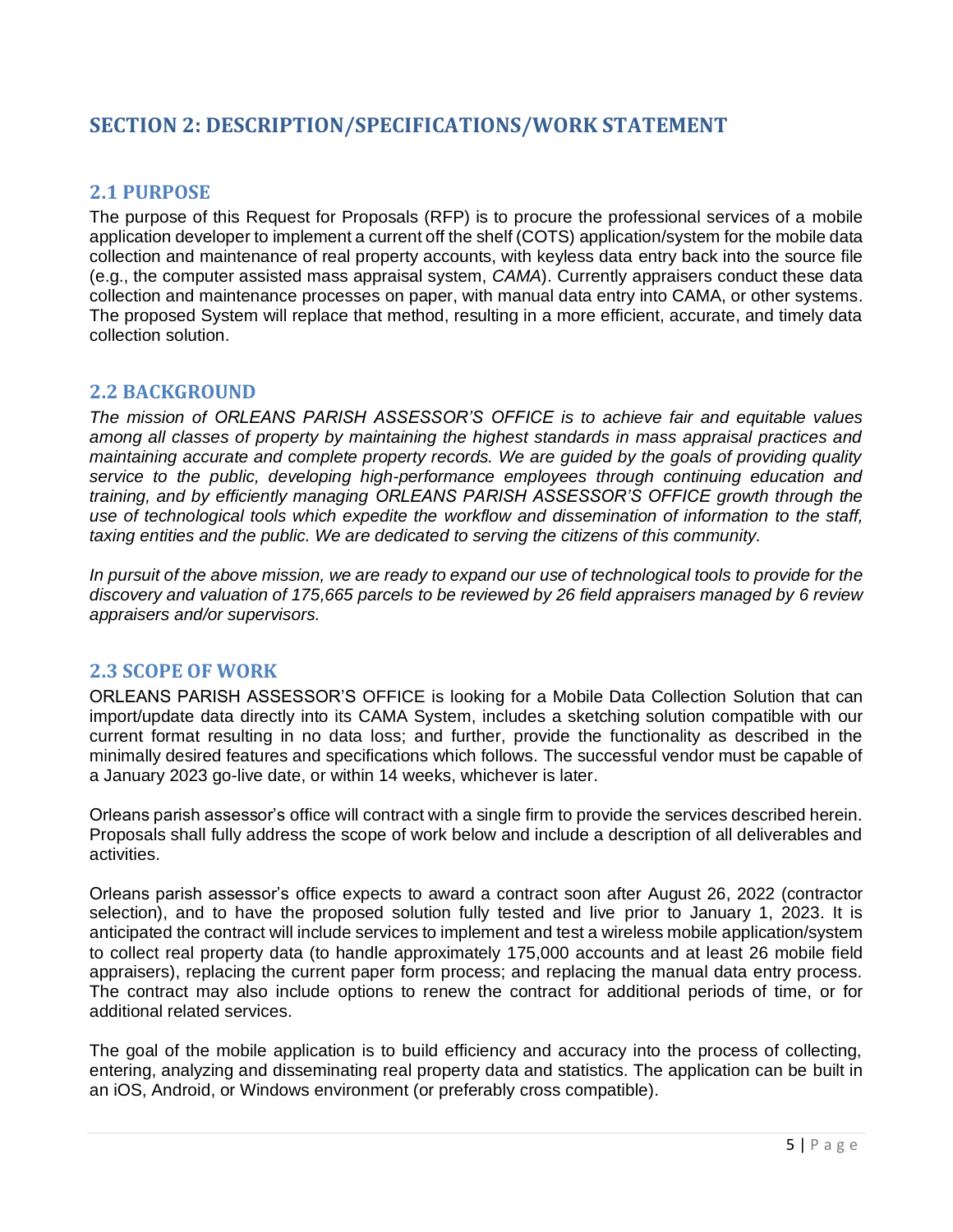#### <span id="page-5-0"></span>**2.3.1 Mobile Data Collection System's Minimally Required Features & Specifications**:

- 1. Ease of use. The design should be at least as easy to use as collecting information on paper.
	- a. Increase in field productivity must be demonstrated. Please provide proof of ROI or other performance metrics.
- 2. Use of optimal mobile operating system: iOS, Android, and/or Windows 8-10.
	- a. What Mobile Operating Systems does your application support?
- 3. Resource efficiency The application should be optimized to be used for a full day of data collection without the need to recharge the battery.
	- a. Do you recommend a device? If so, which one and why?
	- b. Estimate the impact to the Orleans parish assessor's office's servers, networks, and IT staff.
- 4. Accuracy Built in data validation scripts/routines/processes to ensure the data that is entered is as accurate as possible given the bounds of accepted values and logic.
	- a. When and how are changes made in the field imported into the database, QA'd and the results communicated to field appraisers.
	- b. Explain the data structure your application employs and how selected data is made mobile.
- 5. Stand-alone app The application cannot be reliant on a wireless Internet connection as some areas of the Orleans parish assessor's office are located in remote areas where Internet service is not available.
	- a. How does your application handle non-Internet areas; i.e. online/offline data collection
	- b. Explain how communication takes place to and from the field and the office, both when Internet connectivity exists and when it doesn't.
- 6. Data Storage and Transfer The application must have the capability to store multiple days' worth of data per appraiser and a method built in to automatically transfer the data to Orleans parish assessor's office without appraiser interruption.
	- a. How does your application support image capture, labeling and transmission?
	- b. Does your application support interactive GPS and GIS mapping capabilities? Explain and provide examples.
	- c. Please explain how appraisers are assigned their files and the retrieval method.
- 7. Real-time tracking and live QC
	- a. How does your system currently support real-time and historic tracking of field appraisers?
	- b. How does your system support live QC?
	- c. List all auditing and productivity reports included in your system.

The ORLEANS PARISH ASSESSOR'S OFFICE is seeking proposals from mobile application developers, or mobile application system providers, to analyze, plan, setup, test, and support the objectives of this RFP; as well as, to consider future needs and functionality. The selected contractor is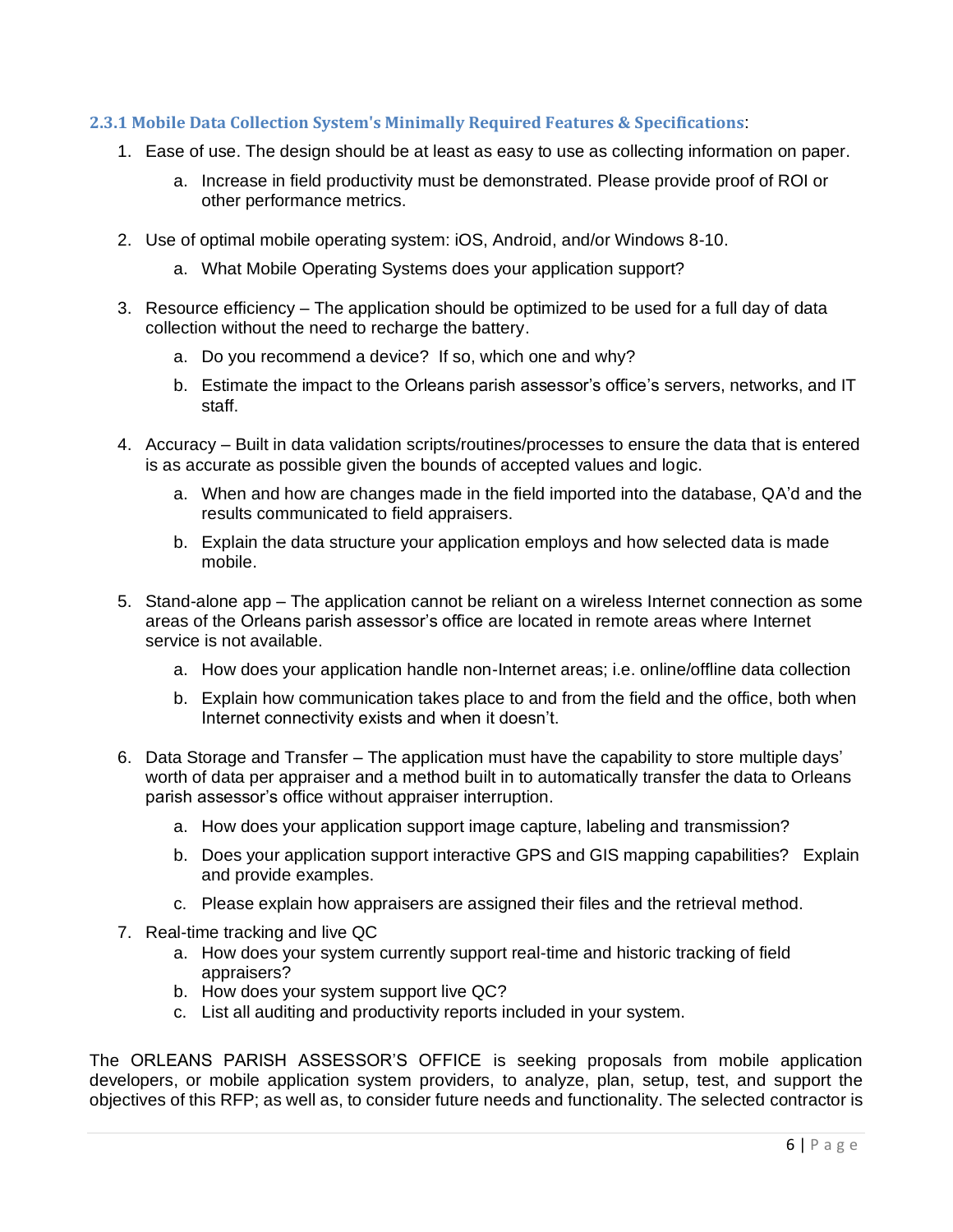expected to provide creative solutions in making our current processes more efficient, user friendly and accurate than the current paper process.

The intent is for the selected contractor to incorporate all information in a manner that utilizes consistent design style and layout themes, and to provide a reliable, efficient, interactive, and user-friendly mobile application, with keyless data entry into the CAMA system, and other ad-hoc files if needed.

# <span id="page-6-0"></span>**2.4 AUDIENCE**

The users of the mobile application will be field appraisers and supervisory personnel who are currently engaged in the discovery and collection of real property data for ad valorem property taxation.

The users of this application will have various degrees of experience with advanced technology. Given individual differences with experience in the field, the users will expect to have an application that is as easy to use and navigate as the current paper forms, and/or the software systems used while in the office.

# <span id="page-6-1"></span>**2.5 TECHNICAL REQUIREMENTS**

#### <span id="page-6-2"></span>**2.5.1 Design Specifications**

The following are design elements that have been determined to be essential to the mobile data collection system:

- 1. Intuitive design This product provides an easy to use and consistent user interface throughout the application.
- 2. This product is scalable for a growing jurisdiction, and additional data fields can easily be made mobile in the future, after the original go-live, without the need to upgrade any core components.
	- d. Describe the extent to which your application is scalable to any number of parcels; and, how new, updated, or obsolete data elements are handled after go-live.
- 3. Web based installation of all application components, with one step required for the database, client, .net framework, and application components.
	- a. Please describe your installation process and provide the estimated time required of the appraisal district's IT staff for each process.
- 4. Can your mobile database or conversion routines handle our data format(s), without any damage to the source format (for passing field data back to CAMA/source)?
	- a. Please explain.

#### <span id="page-6-3"></span>**2.5.2 Data Management Capability**

The mobile application will interact with data sets from our CAMA system, other ad-hoc files, and other day-to-day office duties. Please provide any noteworthy strengths of the proposed mobile data collection system in the areas of: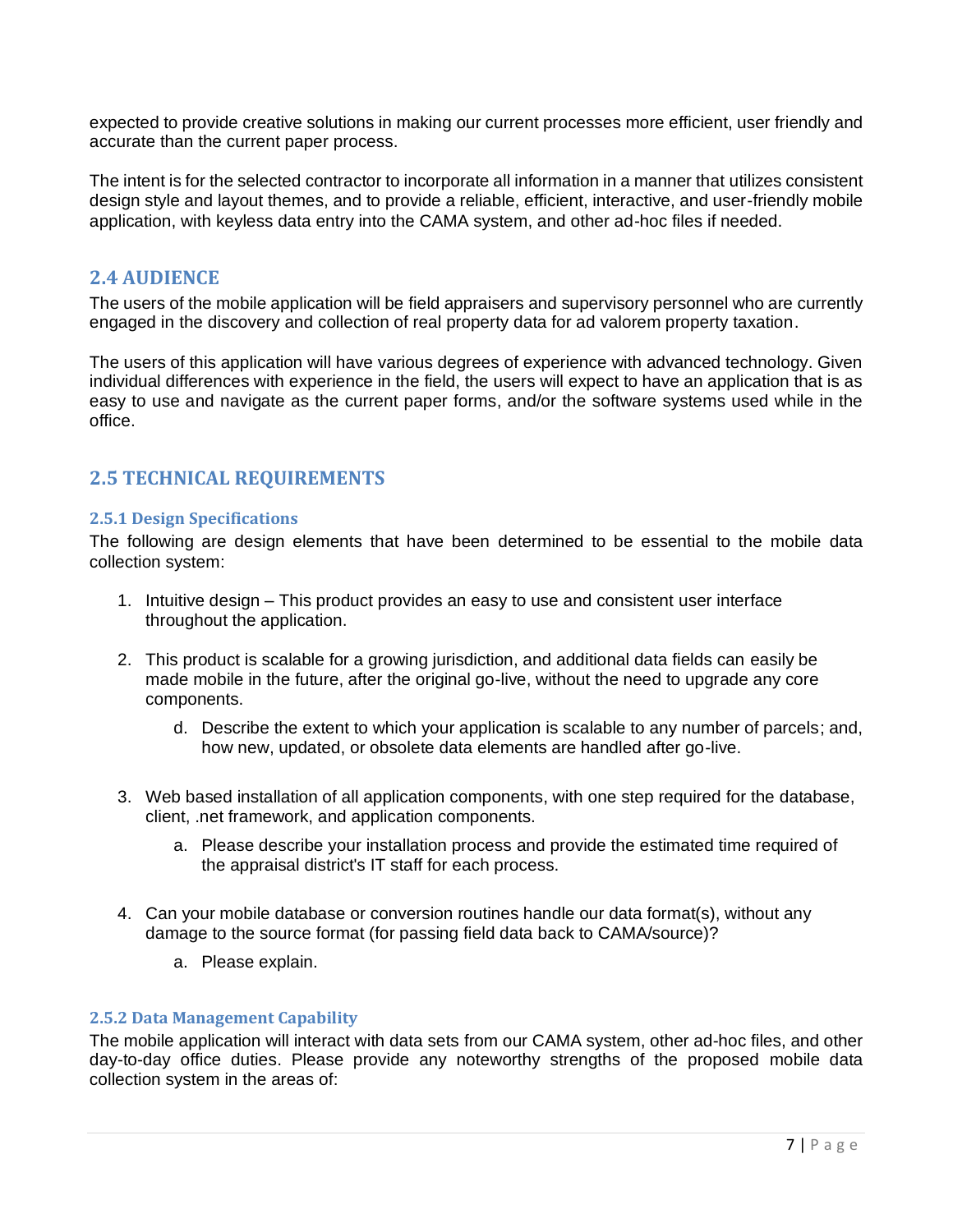- 1. System Security & Administration,
- 2. Database Technology,
- 3. Data Integrity,
- 4. Multi-tasking (capabilities for multiple users in the office and in the field),
- 5. Data Dictionary and,
- 6. Basic Support and Maintenance.
	- a. Describe your application data backup and recovery procedures for the mobile database and application included in basic support and maintenance.
- 7. Describe the process for import/conversion/data setup and if it supports a test period prior to final deployment.

#### <span id="page-7-0"></span>**2.5.3 Data Elements**

- 1. Describe how your application allows users to add custom/user-defined fields.
- 2. Describe how your application provides the capability to have calculated user-defined fields.
- 3. Describe how data locations and screen layouts are determined.
	- a. Describe how data elements are selected for display.
- 4. Describe any data validation techniques and default values options available.

# <span id="page-7-1"></span>**2.6 Mobile Database & System Functionality**

- 1. Please describe how multiple parcel accounts are handled by the system and how the appraiser would review, collect, and/or modify data on such an account.
- 2. What is the character size limit for notes, comments, and legal descriptions?
- 3. Describe how you handle historical values at the account level.
- 4. Describe the process whereby data being imported from the field is reviewed or loaded directly into the CAMA file.
- 5. How many changes per day per session does your application allow?
- 6. Describe the process whereby review appraisers at the desktop can approve or reject data that's collected or edited.
- 7. Describe the process by which field appraisers are assigned work. How is that communicated to individual appraisers?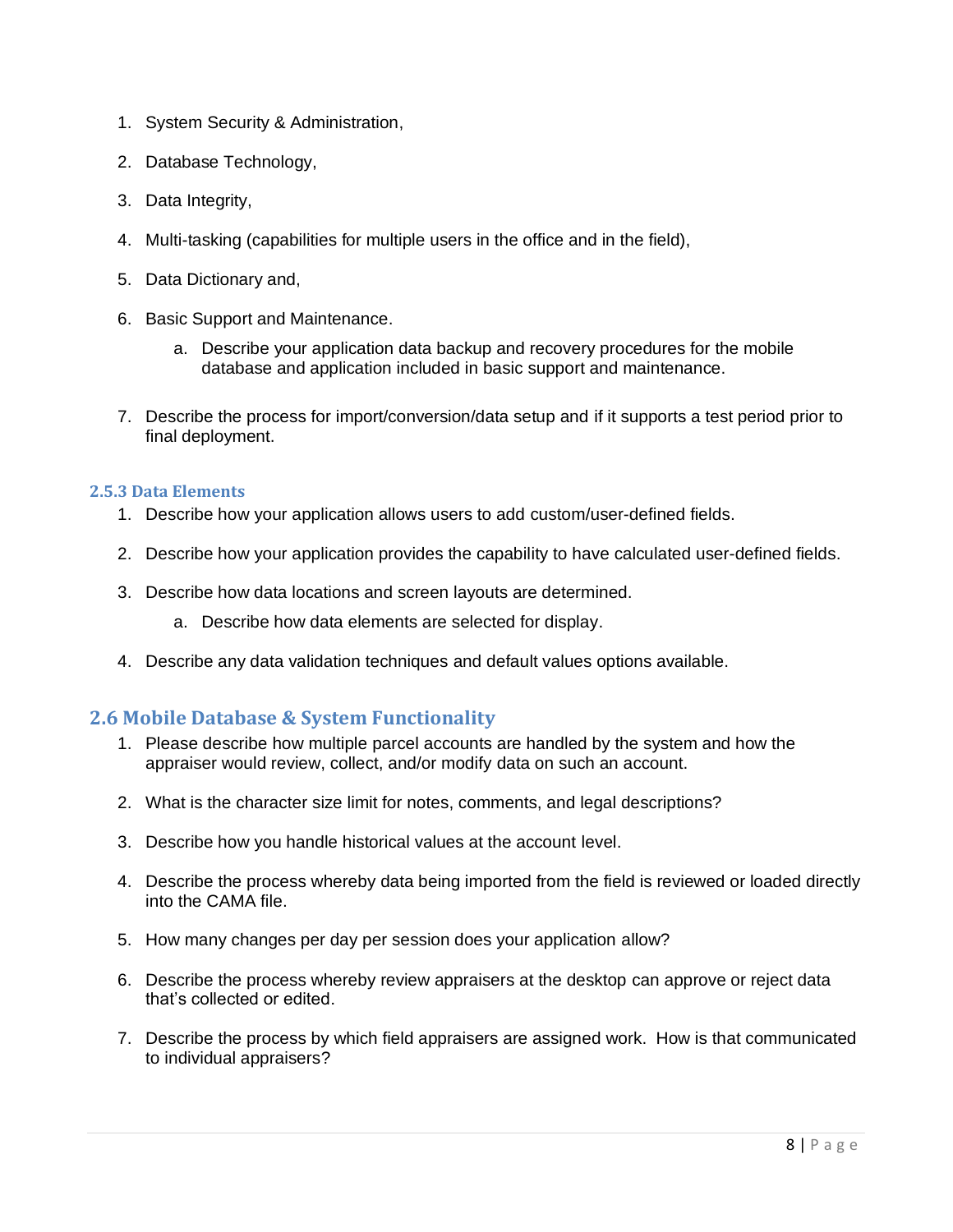- 8. How is valuation data (including different approaches to value) presented or made available to the field appraiser?
	- a. Describe any other appraisal/valuation functions that are capable in the field.
- 9. How are multiple land records for an account presented to the field appraiser?
- 10. How is building permit data associated with individual parcels and communicated to field appraiser?
- 11. How is appeal/protest information associated with individual parcels and for certain tax years communicated to field appraiser?
- 12. Describe any capabilities to link ad-hoc data to CAMA data files.
- 13. Describe the update process for an account with multiple building structures.
- 14. How are assigned parcels ordered/sorted, or prioritized for the field appraiser? a. Describe how account details are accessed by the appraiser.
- 15. Describe the availability of unassigned parcels, i.e. parcels in the vicinity of assigned parcels.
	- a. How are accounts or parcels checked-on and checked-out?
	- b. Describe how appraisers would access a nearby account if it's not flagged and assigned for review.
- 16. Provide examples of your predefined standard reports, i.e. neighborhood level, user level, productivity, audit, etc.
- 17. Describe what mobile sketching options are available in the proposed system.
- 18. Describe how your application handles GIS shapefiles.

# <span id="page-8-0"></span>**2.7 Timing, Implementation, Testing, and User Acceptance**

Please describe your requirements for gathering, implementation, testing, and user acceptance procedures; along with a general idea of the time anticipated for each phase.

# <span id="page-8-1"></span>**2.8 Additional Considerations and Supplemental Questions**

- 1. Please describe your technological platform today and the changes you see affecting that platform over the next 5 years.
- 2. What industry proven, stable, and scalable platform is your application written in?
- 3. Please describe your installation process providing estimated time required of Orleans parish assessor's office's IT staff for each process.
- 4. How many servers are required and under what circumstances would a single server be an option?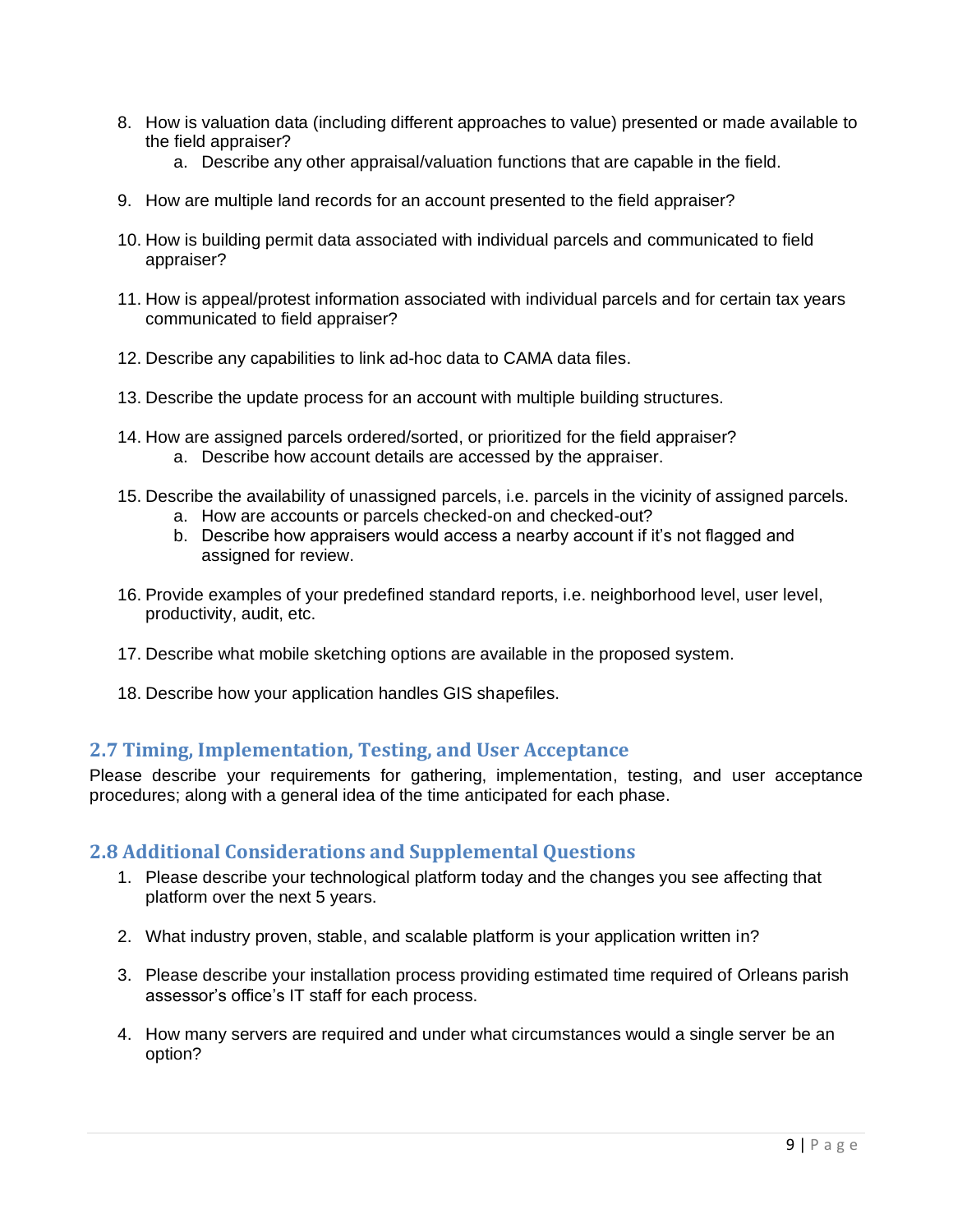- 5. What are the recommended server specifications for a single server?
- 6. What are your recommended office workstation specifications (if applicable, explain)?
- 7. Describe the security required at the office workstation level to install and run the application (if applicable, explain).
- 8. Describe the application installation and update process for each mobile and office device.
- 9. Describe a typical release cycle for your product.
- 10. Describe the standard process for creating enhancements to the software.
- 11. What factors influence your decisions when making technology and functionality changes?
- 12. To what extent can users make individualized changes to the user interface?
- 13. What is the Orleans parish assessor's office's role in the conversion/setup process? Does your company offer guidance to the jurisdiction with data clean-up?
- 14. What does scalability mean to you as a company and how scalable is your solution? In what ways does your software provide scalability as counties/parishes change and grow?
- 15. How has your software been designed to ensure an efficient learning curve?
- 16. State any limitations on usage including whether or not there are restrictions on the total number of users who can be defined to the system or access it concurrently.
	- a. Describe what would be needed to increase the number of concurrent or defined users.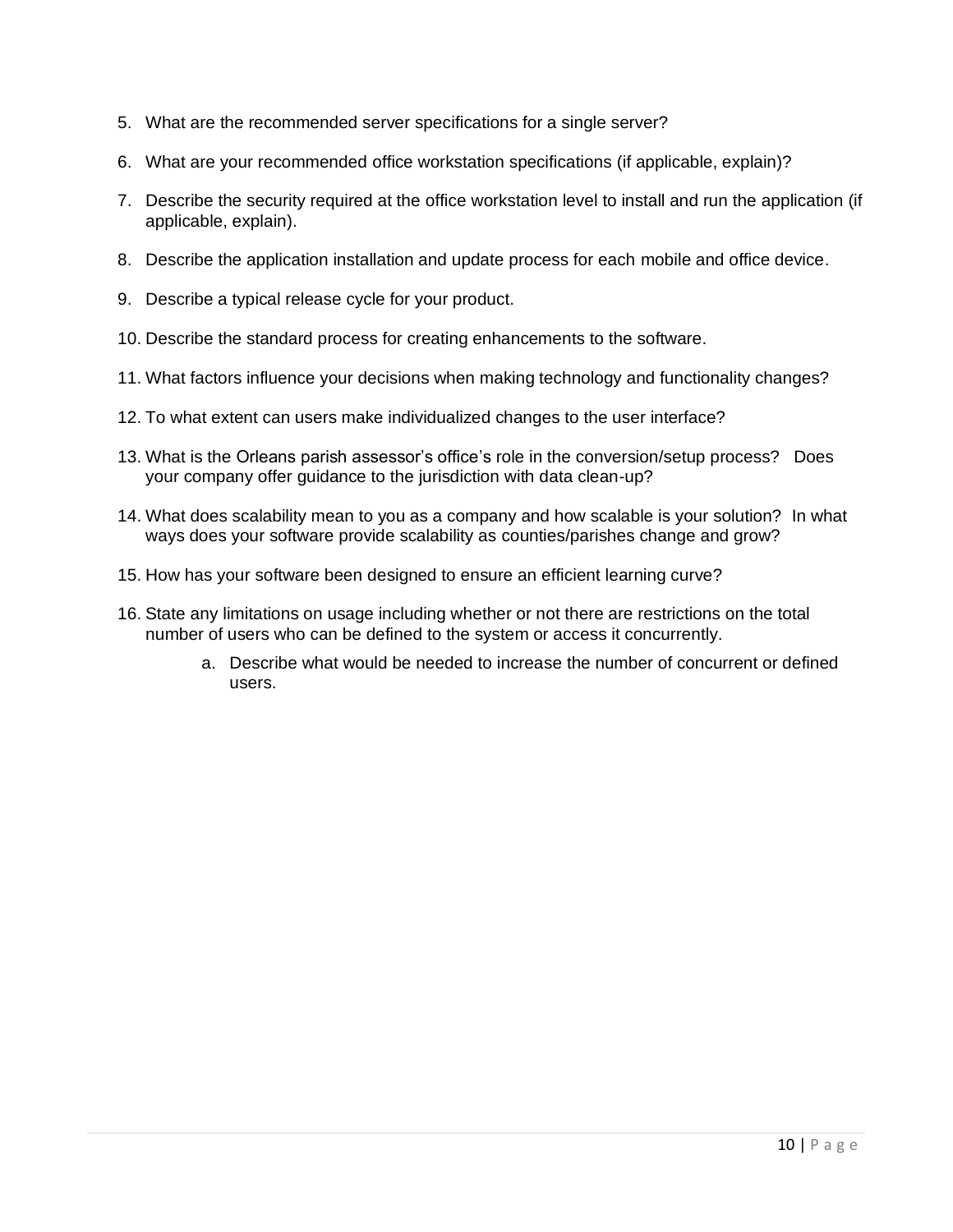# <span id="page-10-0"></span>**SECTION 3: INSTRUCTIONS, CONDITIONS, AND NOTICES TO PROPOSERS**

# <span id="page-10-1"></span>**3.1 QUESTIONS**

Questions regarding this RFP shall be submitted in writing no later than 4:00pm CST on July 08, 2022 to:

> Marina M. Kahn 1300 Perdido St, Room 4E01 New Orleans, LA 70112 Email: mmkahn@orleansassessors.com

## <span id="page-10-2"></span>**3.2 NOTICE OF INTENT**

If your organization is interested in submitting a proposal, please send an email by 4:00pm CST on August 05, 2022 to mmkahn@orleansassessors.com, notifying ORLEANS PARISH ASSESSOR'S OFFICE of your intent to submit a proposal. Your "reply to" address will be added to an email list to notify you of any modification to this RFP.

## <span id="page-10-3"></span>**3.3 AMENDMENTS TO SOLICITATIONS**

If this solicitation is amended, all terms and conditions that are not amended remain unchanged. Proposers shall acknowledge receipt of any amendment to this solicitation in Proposer's cover letter.

# <span id="page-10-4"></span>**3.4 SUBMISSION, MODIFICATION, REVISION, AND WITHDRAWAL OF PROPOSALS**

<span id="page-10-5"></span>**3.4.1 Deadline for Proposals** 4:00pm CST, August 05, 2022

#### <span id="page-10-6"></span>**3.4.2 Proposals by Electronic Copy**

Must be submitted to:

Marina M. Kahn 1300 Perdido St, Room 4E01 New Orleans, LA 70112 Email: mmkahn@orleansassessors.com

Proposals and modifications to proposals may be submitted via electronic copy in PDF or MS Word format.

ORLEANS PARISH ASSESSOR'S OFFICE reserves the right to consult with and to consider information from its own sources, including information from state and federal agencies regarding the proposer's prior performance or the status of outstanding investigations, warrants, or complaints involving the proposer.

Proposers are responsible for submitting proposals, and any modification of revisions, so as to reach ORLEANS PARISH ASSESSOR'S OFFICE by 4:00 p.m., local time, on August 05, 2022.

#### <span id="page-10-7"></span>**3.4.3 Late Proposals**

Any proposal, modification, or revision at the ORLEANS PARISH ASSESSOR'S OFFICE designated in the solicitation after the exact time specified for receipt to offers is "late" and will not be considered; unless, an emergency or unanticipated event interrupts normal ORLEANS PARISH ASSESSOR'S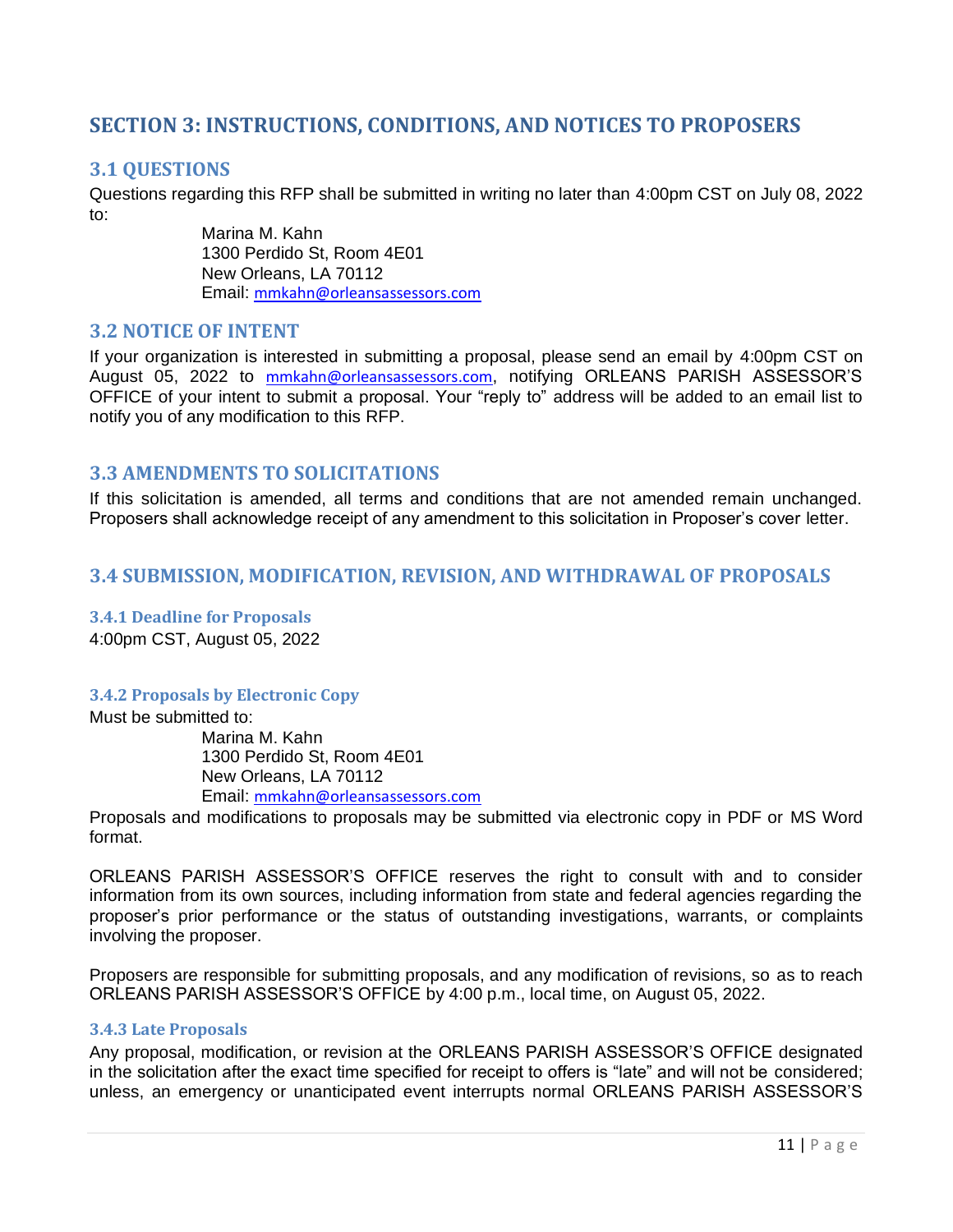OFFICE processes so that proposals cannot be received at the office designated for receipt of proposals by the exact time specified in the solicitation, and urgent ORLEANS PARISH ASSESSOR'S OFFICE requirements preclude amendment of the solicitation, the time specified for receipt of proposals will be deemed to be extended to the same time of day specified in the solicitation on the first work day on which normal ORLEANS PARISH ASSESSOR'S OFFICE processes resume.

#### <span id="page-11-0"></span>**3.4.4 Proposal Withdrawal**

Proposals may be withdrawn by written notice received at any time before award. Proposals may be withdrawn in person by an offer or an authorized representative, if the identity of the person requesting withdrawal is established and the person signs a receipt for the proposal before award.

#### <span id="page-11-1"></span>**3.4.5 Authorized Representative for Clarification of Proposal Items**

Proposer shall submit the name, address, telephone number, and email address of the person(s) with the authority to bind the firm, as well as to answer questions or provide clarification concerning the firm's proposal.

#### <span id="page-11-2"></span>**3.4.6 Cost of Proposal Liability**

ORLEANS PARISH ASSESSOR'S OFFICE is not liable for any costs incurred by vendors/contractors in developing or submitting their response to this RFP.

# <span id="page-11-3"></span>**3.5 PROPOSAL FORMAT AND CONTENT**

#### <span id="page-11-4"></span>**3.5.1 General**

Proposals should be prepared simply and economically, providing a straightforward, concise description of the vendor's ability to meet the requirements of the work outlined in this RFP.

Proposals may be submitted as an electronic file attached to an email message and sent to mmkahn@orleansassessors.com with the following inserted in the "subject" line of the email: "RFP: Mobile Data Collection System".

Emailed proposals must be received by the specified deadline according to the internal clock of ORLEANS PARISH ASSESSOR'S OFFICE's server.

<span id="page-11-5"></span>Proposers should use the following outline in organizing the content of their proposals:

#### **3.5.2 Cover Letter**

The letter of transmittal shall, at a minimum, contain the following:

- a. Identification of the Proposer, including business name, address, and telephone number;
- b. Name, title, address, telephone number, fax number, and email address of a contact person during the period of proposal evaluation;
- c. A statement that the proposal shall remain valid for a period not fewer than ninety (90) days from the due date of proposals;
- d. Identification of any information contained in the proposal that the Proposer deems to be, and establishes as, confidential or proprietary and wishes to be withheld from disclosure to others under the US Freedom of Information Act. A blanket statement that all contents of the proposal are confidential or proprietary will not be honored by ORLEANS PARISH ASSESSOR'S OFFICE; and
- e. The signature and typed name of the person authorized to bind the offering firm to the terms of the proposal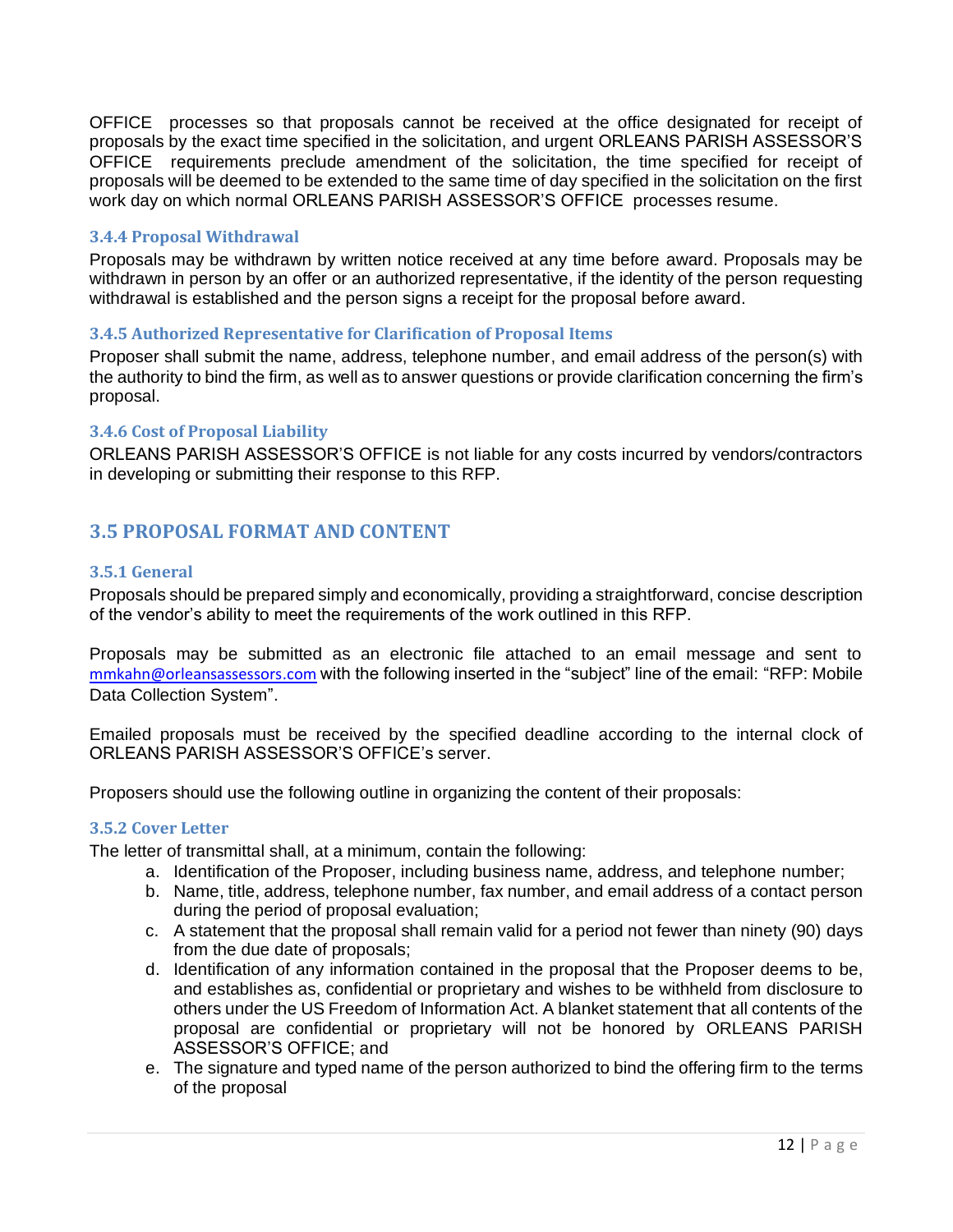#### <span id="page-12-0"></span>**3.5.3 Table of Contents**

<span id="page-12-1"></span>Insert a complete table of contents for material included in the proposal, including page numbers.

#### **3.5.4 Conflicts of Interest Disclosure**

Disclose any existing or potential conflicts of interest between the scope of work required by ORLEANS PARISH ASSESSOR'S OFFICE and your firm's other business activity.

#### <span id="page-12-2"></span>**3.5.5 Work Plan / Technical Approach**

#### *3.5.5.1* **Understanding of Objectives and Requirements**

This section should demonstrate the Proposer's understanding of ORLEANS PARISH ASSESSOR'S OFFICE's objectives and requirements, demonstrate the proposer's ability to meet those requirements and outline clearly and concisely the plan for accomplishing the specified work.

#### *3.5.5.***2 How Objectives will be Accomplished**

Describe succinctly how your firm would accomplish the work and satisfy ORLEANS PARISH ASSESSOR'S OFFICE's objectives as described in this RFP, including a timeline for completion.

#### <span id="page-12-3"></span>**3.5.6 Cost**

This section should disclose all charges that will be assessed to ORLEANS PARISH ASSESSOR'S OFFICE as a result of the services provided by Proposer.

Quote an estimated total fee and total hourly fees for completing all requirements outlined in the Scope of Work.

Quote rates and cost for additional, optional consulting hours that may be required for special projects/consulting work.

<span id="page-12-4"></span>State your preference for how payments should be made (e.g. monthly, quarterly, semi-annually).

#### **3.5.7 Exceptions / Deviations**

State any exceptions or deviations from the requirements stated in this RFP. If your firm wishes to present alternative approaches to meet ORLEANS PARISH ASSESSOR'S OFFICE's work requirements, these should be thoroughly explained.

#### <span id="page-12-5"></span>**3.5.8 Appendices**

Furnish as appendices any supporting documents requested in the preceding instructions.

Include any additional information you deem essential to proper evaluation of your proposal and which is not solicited in any of the preceding sections.

# <span id="page-12-6"></span>**3.7 PROPOSAL EVALUATION**

#### <span id="page-12-7"></span>**3.7.1 General**

All proposals received in accordance with these RFP instructions will be evaluated to determine if they are complete and meet the requirements specified in this RFP. An award will be made to the Proposer whose offer is judged to be the most advantageous to ORLEANS PARISH ASSESSOR'S OFFICE.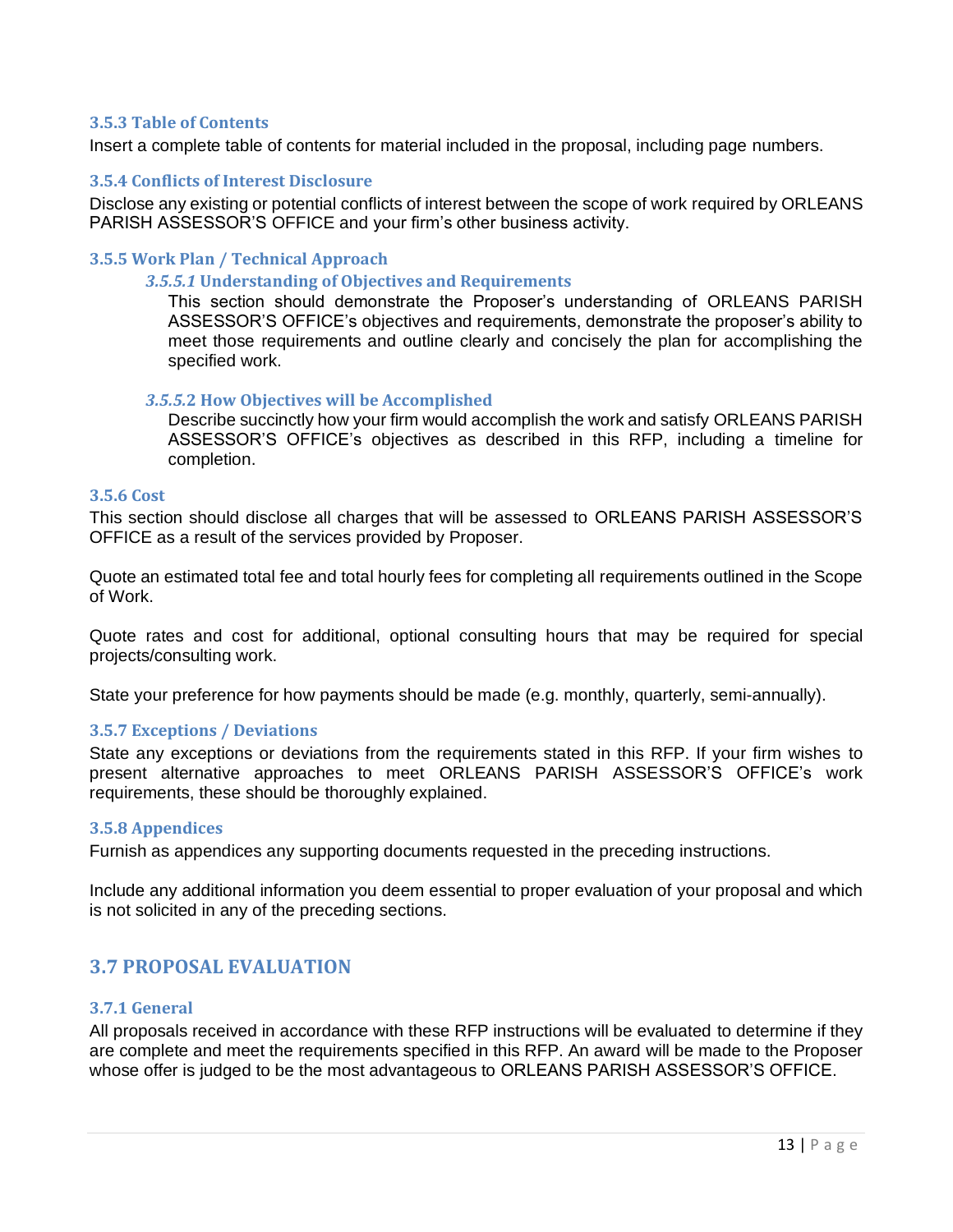ORLEANS PARISH ASSESSOR'S OFFICE expressly reserves the right to reject any and all proposals and make no award under this RFP, or to negotiate separately with competing vendors.

#### <span id="page-13-0"></span>**3.7.2 Process**

All Proposals received in accordance with these RFP instructions will be reviewed, analyzed, evaluated and scored in accordance with the criteria described below. If needed, additional information may be requested from one or more Proposers. Interviews may be conducted with the top scoring Proposers, if the final top two scores are within 10 points of each other -- the interviews would be conducted by ORLEANS PARISH ASSESSOR'S OFFICE Staff.

#### <span id="page-13-1"></span>**3.7.3 Request for additional information**

During the evaluation period, ORLEANS PARISH ASSESSOR'S OFFICE may request additional information in order to fairly evaluate a Proposer's offer. If such information is required, the Proposer will be notified in writing (or by email) and will be permitted a reasonable period of time to respond.

#### <span id="page-13-2"></span>**3.7.4 Evaluation Criteria**

By use of proprietory numerical and narrative scoring techniques, proposals will be evaluated by ORLEANS PARISH ASSESSOR'S OFFICE against the factors specified below. The relative weights of the criteria – based on a 100 point scale – are shown in parentheses. Within each evaluation criterion listed, the sub-criteria are those described in Section 3.5, "Proposal Format and Content". The evaluation criteria are:

- Understanding of Objectives and Requirements;
	- o *Based upon responses to sections 2.1 through 2.4.* (30 points total)
- How Objectives will be Accomplished;
	- o *Based upon responses to sections 2.5 through 2.8.* (40 points total)
- Cost. (30 points total)

## <span id="page-13-3"></span>**3.8 CONTRACT AWARD**

All qualified proposals will be evaluated and an award will be made to the firm whose combination of cost and technical offers is deemed to be in the best interest of ORLEANS PARISH ASSESSOR'S OFFICE as determined solely by the ORLEANS PARISH ASSESSOR'S OFFICE. The ORLEANS PARISH ASSESSOR'S OFFICE may reject any or all of the proposals if such action is in the ORLEANS PARISH ASSESSOR'S OFFICE's interest. The ORLEANS PARISH ASSESSOR'S OFFICE may waive informalities and minor irregularities in proposals received. The decision awarding the contract is nonappealable and not subject to challenge.

The ORLEANS PARISH ASSESSOR'S OFFICE reserves the right to make an award on any item for a quantity less than a quantity offered, at the unit cost or price offered, unless the offer specifies otherwise in the proposal.

The ORLEANS PARISH ASSESSOR'S OFFICE reserves the right to make multiple awards if, after considering the additional administrative cost, it is in the ORLEANS PARISH ASSESSOR'S OFFICE's best interest to do so.

Exchanges with proposers after receipt of a proposal do not constitute a rejection or counteroffer by the ORLEANS PARISH ASSESSOR'S OFFICE.